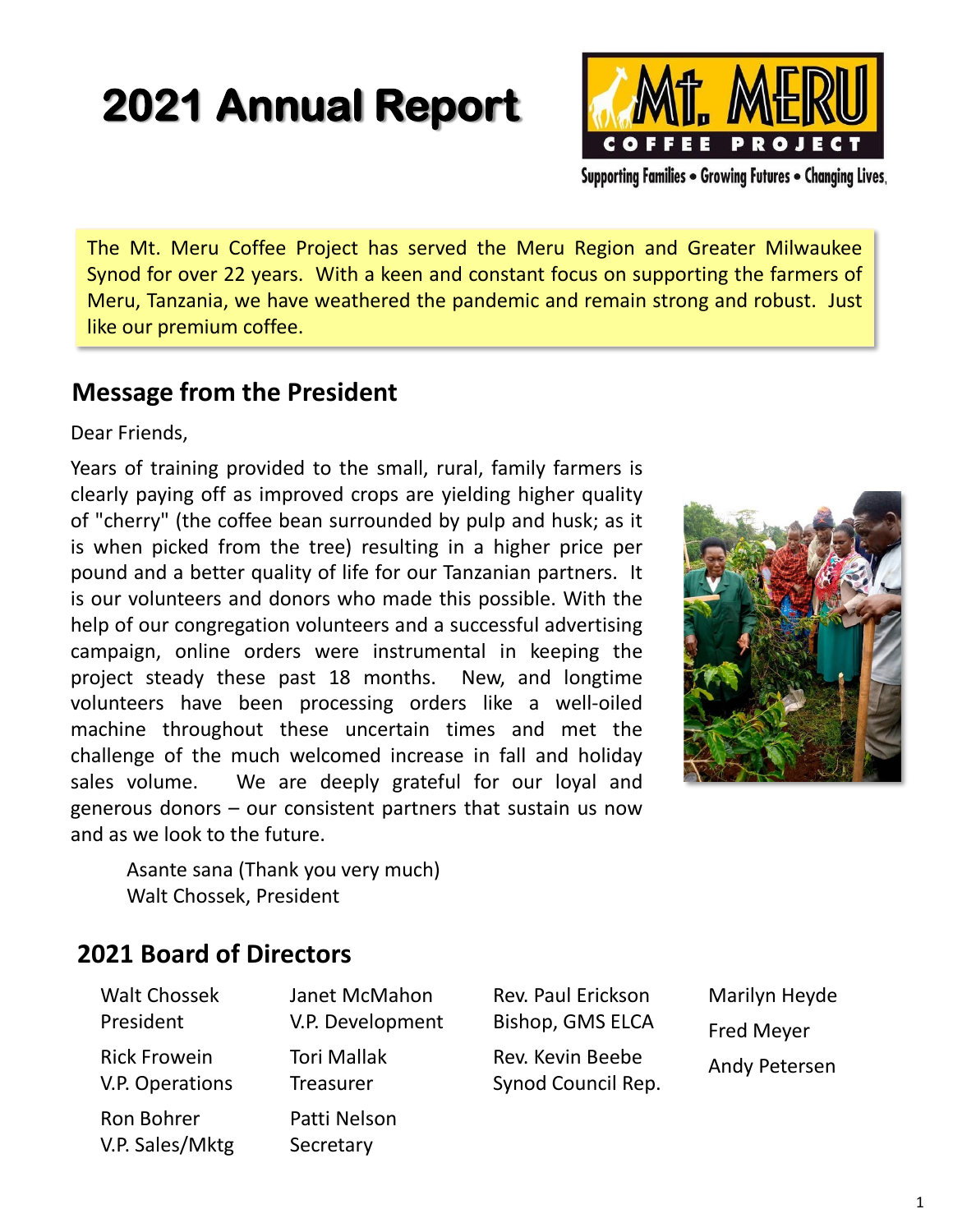



**100 New Farmers**

Our key program in Tanzania is farmer training. Each year new farmers participate in training; both classroom and in the field, to learn better planting, growing and cultivating techniques to enhance crop quality**.** An additional **\$5,500** was invested in training in 2021. As a result, the coffee cupping scores (the rating of quality) has continued to increase each year.





Over **700+** small, rural, family farms enjoyed increased annual income as a direct result of our fair trade importing of **26,294** pounds of their premium coffee.



# **Messages from Tanzania**

Our coffee farmers take great care to prune and tend their trees as they have learned that these practices produce better quality coffee. Quality coffee receives the highest prices from the Mt Meru Coffee Project. The farmers are thankful, for these higher prices provide the extra income needed for school fees, hospital bills and home improvements.

#### **Bishop Elias Kitoi Nasari, Diocese of Meru, ELCT**

The Mt Meru Coffee Project has allowed our cooperative to become one of the best coffee projects in Tanzania.

**The Board Members, Mt Meru Specialty Coffee Growers AMCOS**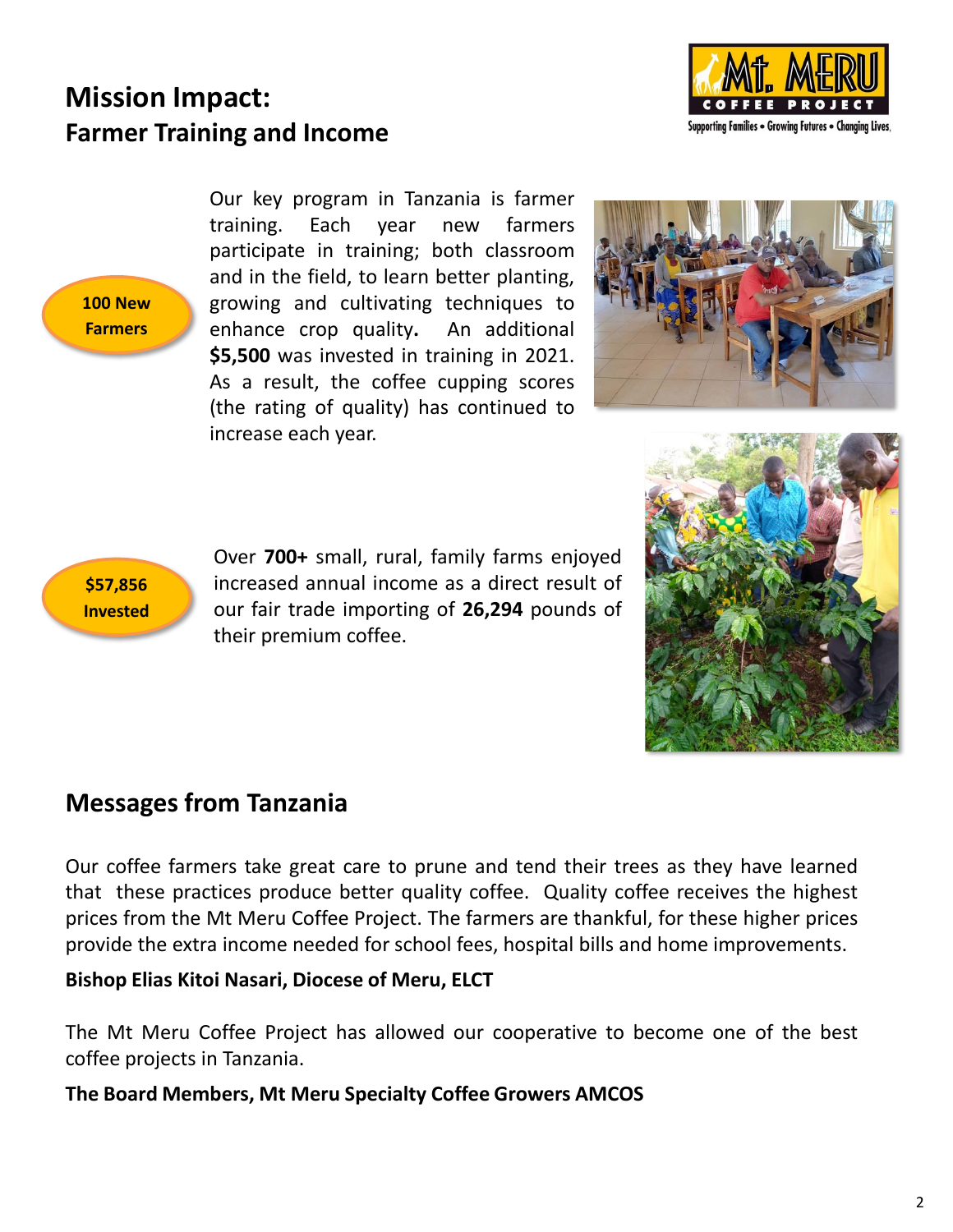# **Mission Enterprises: Coffee Sales**



What began as a Milwaukee area initiative has expanded to include patrons across the USA, as well as several commercial customers who have discovered the quality and value our coffee brings to their customers.

# **Servanthood**

**142 Volunteers**

#### **Volunteers committed to serving through leadership**

#### • 120 Mission and Marketing Volunteers

- 11 Coffee Order Processing & Fulfillment Volunteers (630 hrs. in 2021)
- 11 Directors on the Governing Board

#### **Condensed Statement of Activity** (cash basis)**:**

For fiscal year ending January 31, 2022

| <b>Operating Revenue</b>     |                                    | <b>Operating Expense</b>          |          |
|------------------------------|------------------------------------|-----------------------------------|----------|
| <b>Consumer Sales</b>        | \$107,240                          | <b>Cherries &amp; Export Prep</b> | \$61,270 |
| <b>Commercial Sales</b>      | 28,910                             | <b>Farmer Training</b>            | 5,500    |
|                              |                                    | <b>Meru Operations</b>            | 19,000   |
| <b>General Contributions</b> | 26,520                             | Import/Shipping                   | 12,500   |
| <b>Farmer Training</b>       | 5,940<br>\$168,610<br><b>Total</b> | Storage & Roasting                | 15,870   |
|                              |                                    | <b>Getting Coffee to Customer</b> | 39,400   |
|                              |                                    | <b>General Admin</b>              | 2,885    |
|                              |                                    | <b>Debt Service</b>               | 22,165   |

# **Condensed Statement of Financial Position**

| Cash on Hand            | \$30,430  | Line of Credit                            | \$30,000  |
|-------------------------|-----------|-------------------------------------------|-----------|
| Investment in Coffee    | 178,562   | Vehicle Loans                             | 4,750     |
| Accounts Receivable and |           | <b>Accounts Payable</b>                   | 1,576     |
| <b>Other Assets</b>     | 21,506    | <b>Total Liabilities</b>                  | \$36,326  |
| <b>Total Assets</b>     | \$230,498 | <b>Net Assets</b>                         | 194,172   |
|                         |           | <b>Total Liabilities &amp; Net Assets</b> | \$230,498 |



**Total \$178,590**